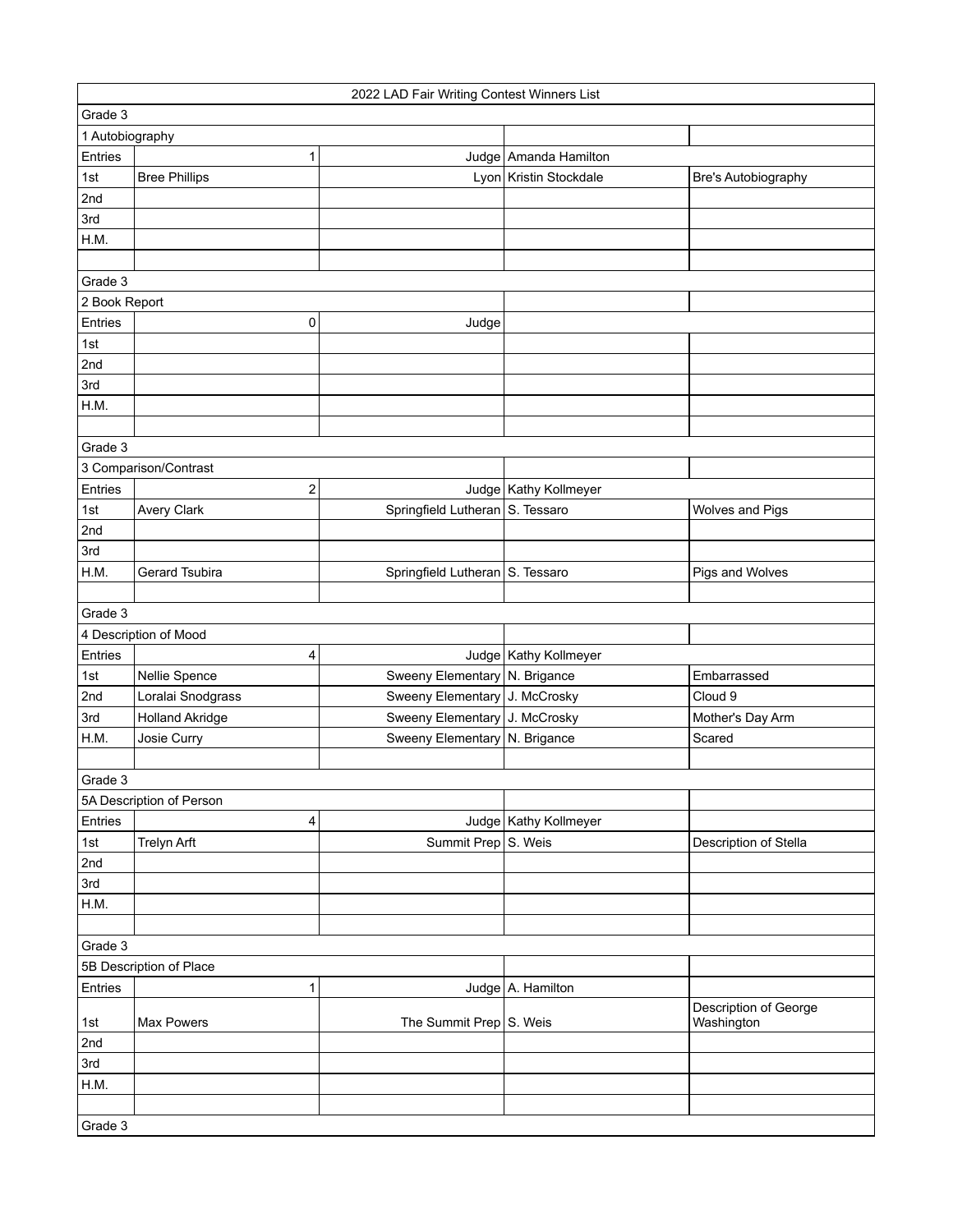| 5C Description of Object or Thing |                                   |                                      |                               |                                 |
|-----------------------------------|-----------------------------------|--------------------------------------|-------------------------------|---------------------------------|
| Entries                           | 8                                 |                                      | Judge Amy Becker              |                                 |
| 1st                               | Mia Badami                        |                                      | McCulloch Julie Brown         | Polar Bears                     |
| 2nd                               | Ruby Zinter                       |                                      | Price   Laurie Fine           | Blobfish                        |
| 3rd                               | Annabella Thomas                  | Greenwood Stacy Gray                 |                               | Penny                           |
| H.M.                              | Stella Agnew                      | Greenwood Stacy Gray                 |                               | My Frog Lettuce                 |
|                                   |                                   |                                      |                               |                                 |
|                                   |                                   |                                      |                               |                                 |
| Grade 3                           |                                   |                                      |                               |                                 |
| 6 Letters                         |                                   |                                      |                               |                                 |
| Entries                           | 3                                 |                                      | Judge Amy Becker              |                                 |
| 1st                               | Sofia Sas                         | The Summit Prep Scarlett Weis        |                               | Dear President Jefferson        |
| 2nd                               | Josie Paruu                       | The Summit Prep Scarlett Weis        |                               | Dear President Jefferson        |
| 3rd                               | Dylan Zheng                       | Greenwood Joann Du                   |                               | Letter to My Parents            |
| H.M.                              |                                   |                                      |                               |                                 |
|                                   |                                   |                                      |                               |                                 |
| Grade 3                           |                                   |                                      |                               |                                 |
|                                   | 7 Essay with Original Photos      |                                      |                               |                                 |
| Entries                           | 0                                 | Judge                                |                               |                                 |
| 1st                               |                                   |                                      |                               |                                 |
| 2nd                               |                                   |                                      |                               |                                 |
| 3rd                               |                                   |                                      |                               |                                 |
| H.M.                              |                                   |                                      |                               |                                 |
|                                   |                                   |                                      |                               |                                 |
| Grade 3                           |                                   |                                      |                               |                                 |
|                                   | 8 Journal/Diary Fictional         |                                      |                               |                                 |
| Entries                           | 4                                 |                                      | Judge Journal Diary/Fictional |                                 |
| 1st                               | Daniel Winn                       | Springfield Lutheran   Sarah Tessaro |                               | A Pencil's Point of View        |
| 2nd                               | Amber Adams                       | Springfield Lutheran Sarah Tessaro   |                               | A Pencil's Point of View        |
| 3rd                               | Parker Granados                   | Springfield Lutheran Sarah Tessaro   |                               | A Pencil's Point of View        |
| H.M.                              | Evelyn Hargrave                   | Springfield Lutheran   Sarah Tessaro |                               | A Pencil's Point of View        |
|                                   |                                   |                                      |                               |                                 |
| Grade 3                           |                                   |                                      |                               |                                 |
|                                   | 9 Journal/Diary Personal          |                                      |                               |                                 |
| Entries                           | 5                                 |                                      | Judge Amy Becker              |                                 |
| 1st                               | Norah Chowdhury                   | Greenwood Stacy Gray                 |                               | <b>Hiking Laura Falls</b>       |
| 2nd                               | Sybil Campbell                    | Greenwood Stacy Gray                 |                               | My Fun Trip to Utah             |
| 3rd                               | Shruthi Maganti                   | Greenwood Stacy Gray                 |                               | A Trip to Dogwood Canyon        |
| H.M.                              | Luca Gabathuler                   | Springfield Lutheran   Sarah Tessaro |                               | First Day Poem                  |
|                                   |                                   |                                      |                               |                                 |
| Grade 3                           |                                   |                                      |                               |                                 |
|                                   | 10 Literary Analysis of Character |                                      |                               |                                 |
| Entries                           | 3                                 |                                      | Judge Amy Becker              |                                 |
| 1st                               | Jaxon Matinez                     | The Summit Prep Scarlett Weis        |                               | Literary Analysis of Roald Dahl |
| 2nd                               | Farah Koriesh                     | The Sumimit Prep Scarlett Weis       |                               | Literary Analysis of Roald Dahl |
| 3rd                               |                                   | The Summit Prep Scarlett Weis        |                               | Literary Analysis of Roald Dahl |
|                                   | Irelyn Arft                       |                                      |                               |                                 |
| H.M.                              |                                   |                                      |                               |                                 |
|                                   |                                   |                                      |                               |                                 |
| Grade 3                           |                                   |                                      |                               |                                 |
|                                   | 11 Literary Analysis of Conflict  |                                      |                               |                                 |
| Entries                           | $\pmb{0}$                         | Judge                                |                               |                                 |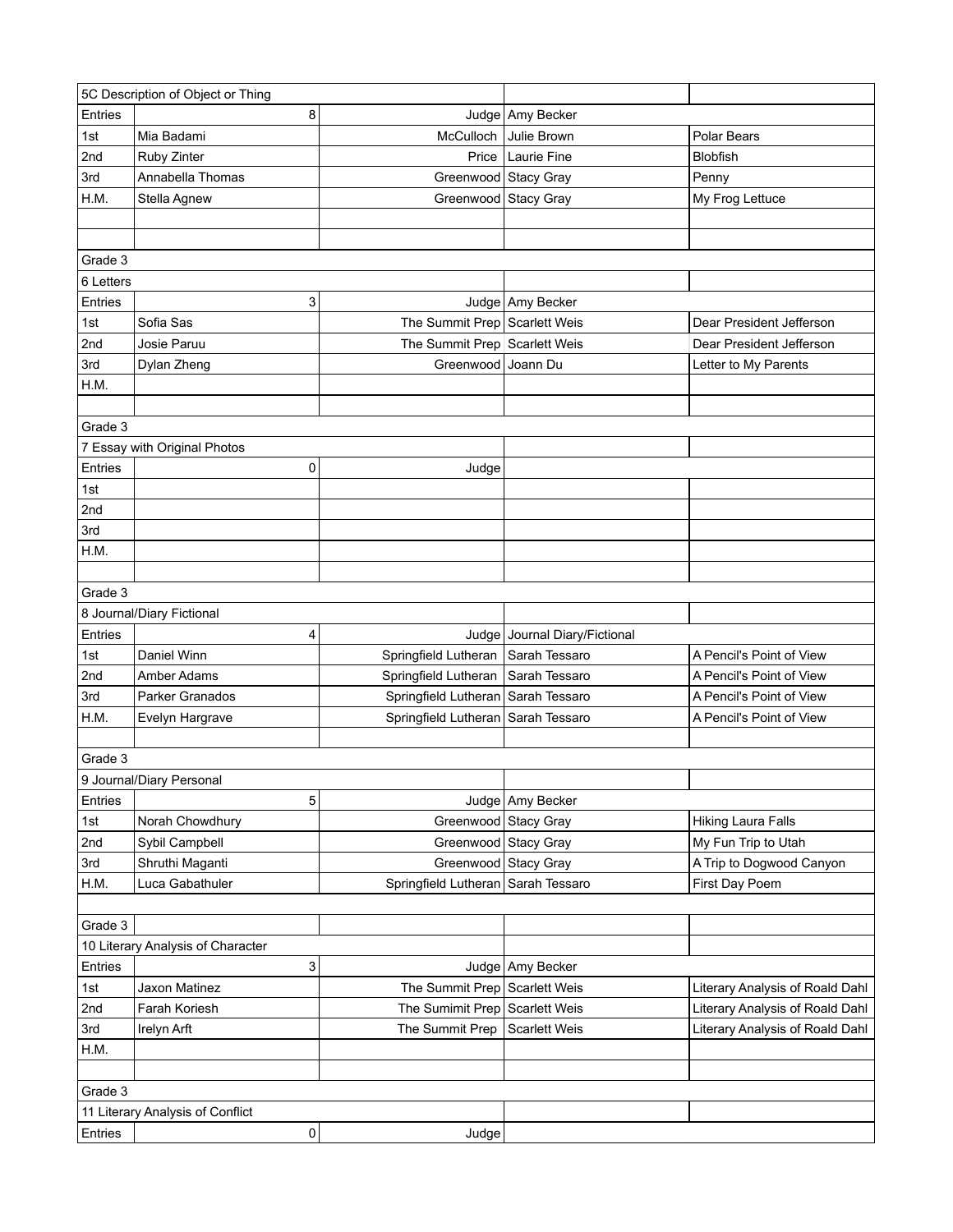| $\vert$ 1st     |                                                 |       |  |
|-----------------|-------------------------------------------------|-------|--|
|                 |                                                 |       |  |
| 2nd             |                                                 |       |  |
| 3rd             |                                                 |       |  |
| H.M.            |                                                 |       |  |
|                 |                                                 |       |  |
|                 |                                                 |       |  |
| Grade 3         |                                                 |       |  |
|                 | 12 Literary Analysis of Setting                 |       |  |
| Entries         | $\pmb{0}$                                       | Judge |  |
| $\vert$ 1st     |                                                 |       |  |
| 2nd             |                                                 |       |  |
| 3rd             |                                                 |       |  |
|                 |                                                 |       |  |
| H.M.            |                                                 |       |  |
|                 |                                                 |       |  |
| Grade 3         |                                                 |       |  |
|                 | 13 Literary Analysis of Symbol                  |       |  |
| Entries         | $\pmb{0}$                                       | Judge |  |
|                 |                                                 |       |  |
| $\vert$ 1st     |                                                 |       |  |
| 2nd             |                                                 |       |  |
| 3rd             |                                                 |       |  |
| H.M.            |                                                 |       |  |
|                 |                                                 |       |  |
| Grade 3         |                                                 |       |  |
|                 |                                                 |       |  |
|                 | 14 Literary Analysis of Techniques              |       |  |
| Entries         | $\pmb{0}$                                       | Judge |  |
| 1st             |                                                 |       |  |
| 2nd             |                                                 |       |  |
| 3rd             |                                                 |       |  |
| H.M.            |                                                 |       |  |
|                 |                                                 |       |  |
|                 |                                                 |       |  |
| Grade 3         |                                                 |       |  |
|                 | 15 Literary Analysis of Theme                   |       |  |
| Entries         | 0                                               | Judge |  |
| 1st             |                                                 |       |  |
| 2nd             |                                                 |       |  |
| 3rd             |                                                 |       |  |
|                 |                                                 |       |  |
| H.M.            |                                                 |       |  |
|                 |                                                 |       |  |
| Grade 3         |                                                 |       |  |
| 16 Media Review |                                                 |       |  |
| Entries         | $\pmb{0}$                                       | Judge |  |
| 1st             |                                                 |       |  |
| 2nd             |                                                 |       |  |
|                 |                                                 |       |  |
| 3rd             |                                                 |       |  |
| H.M.            |                                                 |       |  |
|                 |                                                 |       |  |
|                 |                                                 |       |  |
| Grade 3         |                                                 |       |  |
|                 | 17 Original Lit. Related Newspaper - Individual |       |  |
|                 |                                                 |       |  |
| Entries         | 0                                               | Judge |  |
| 1st             |                                                 |       |  |
| 2nd             |                                                 |       |  |
|                 |                                                 |       |  |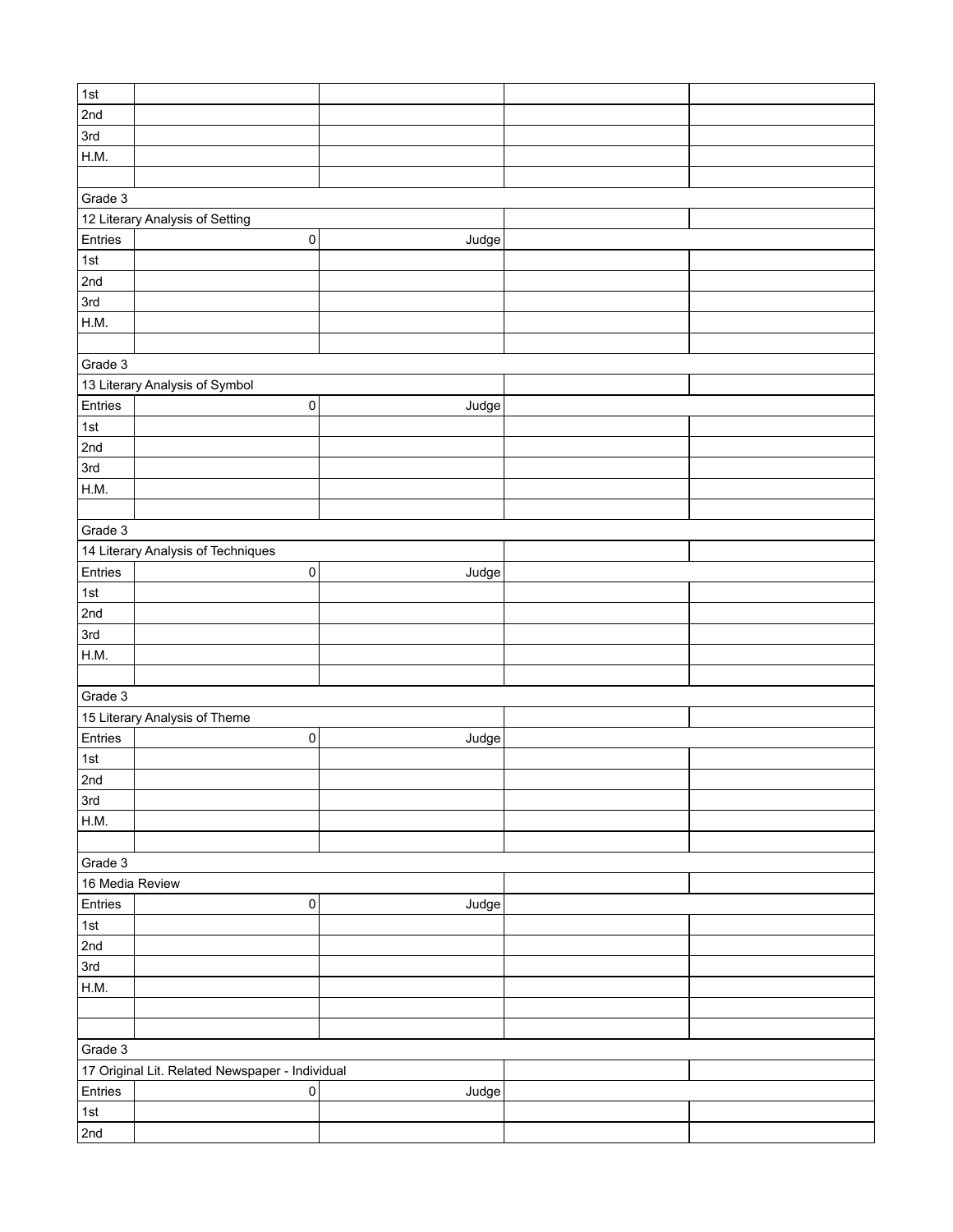| 3rd           |                                                  |                                      |                            |                                  |
|---------------|--------------------------------------------------|--------------------------------------|----------------------------|----------------------------------|
| H.M.          |                                                  |                                      |                            |                                  |
|               |                                                  |                                      |                            |                                  |
| Grade 3       |                                                  |                                      |                            |                                  |
|               | 18 Original Lit. Related Newspaper - Small Group |                                      |                            |                                  |
| Entries       | 0                                                | Judge                                |                            |                                  |
| 1st           |                                                  |                                      |                            |                                  |
| 2nd           |                                                  |                                      |                            |                                  |
| 3rd           |                                                  |                                      |                            |                                  |
| H.M.          |                                                  |                                      |                            |                                  |
|               |                                                  |                                      |                            |                                  |
| Grade 3       |                                                  |                                      |                            |                                  |
|               | 19 Documented Essay                              |                                      |                            |                                  |
| Entries       | 7                                                |                                      | Judge   Melissa Sharpsteen |                                  |
| 1st           | Elijah Hargrave                                  | Springfield Lutheran   Sarah Tessaro |                            | Soccer                           |
| 2nd           | Annie Collins                                    | Springfield Lutheran   Sarah Tessaro |                            |                                  |
| 3rd           |                                                  | The Summit Prep Scarlett Weis        |                            | Swimming                         |
|               | Harper Heinz                                     |                                      |                            | Laura Ingalls Wilder             |
| H.M.          | <b>Max Powers</b>                                | The Summit Prep Scarlett Weis        |                            | Scott Joplin                     |
|               |                                                  |                                      |                            |                                  |
| Grade 3       |                                                  |                                      |                            |                                  |
| 20A Narration |                                                  |                                      |                            |                                  |
| Entries       | 7                                                |                                      | Judge   Melissa Sharpsteen |                                  |
| 1st           | Alivia Pittman                                   |                                      | McCulloch Julie Brown      | Survive the Dino                 |
| 2nd           | Rhythm Lancaster                                 |                                      | Sweeny Nykki Brigance      | The Takeover                     |
| 3rd           | Gracyn Hesse                                     |                                      | Price   Laurie Fine        | Diamond in the Rough             |
| H.M.          | Waylan De Boef                                   | Greenwood Stacy Gray                 |                            | Cat Paws                         |
|               |                                                  |                                      |                            |                                  |
| Grade 3       |                                                  |                                      |                            |                                  |
|               | 20B Personal Experience Narrative                |                                      |                            |                                  |
| Entries       | 10                                               |                                      | Judge   Melissa Sharpsteen |                                  |
| 1st           | Gavin Brown                                      |                                      | Sweeny Nykki Brigance      | <b>Tooth Day</b>                 |
| 2nd           | Gracyn Hesse                                     |                                      | Price   Laurie Fine        | A Trip to the Smoky Mountains    |
| 3rd           | Cecilla Jennings                                 |                                      | McCulloch Julie Brown      | Puppy Love                       |
| H.M.          |                                                  |                                      |                            |                                  |
|               |                                                  |                                      |                            |                                  |
|               |                                                  |                                      |                            |                                  |
| Grade 3       |                                                  |                                      |                            |                                  |
|               | 21a Original Illustrated Book                    |                                      |                            |                                  |
| Entries       | 1                                                |                                      | Judge   Melissa Sharpsteen |                                  |
|               |                                                  |                                      |                            |                                  |
| 1st           | Emma Wilber                                      |                                      | Sweeny N. Brigance         | An Amazing Trip to<br>Gymnastics |
| 2nd           |                                                  |                                      |                            |                                  |
| 3rd           |                                                  |                                      |                            |                                  |
| H.M.          |                                                  |                                      |                            |                                  |
|               |                                                  |                                      |                            |                                  |
|               |                                                  |                                      |                            |                                  |
|               |                                                  |                                      |                            |                                  |
| Grade 3       |                                                  |                                      |                            |                                  |
|               | 21b Original graphic story/comic book            |                                      |                            |                                  |
| Entries       | 0                                                | Judge                                |                            |                                  |
| 1st           |                                                  |                                      |                            |                                  |
| 2nd           |                                                  |                                      |                            |                                  |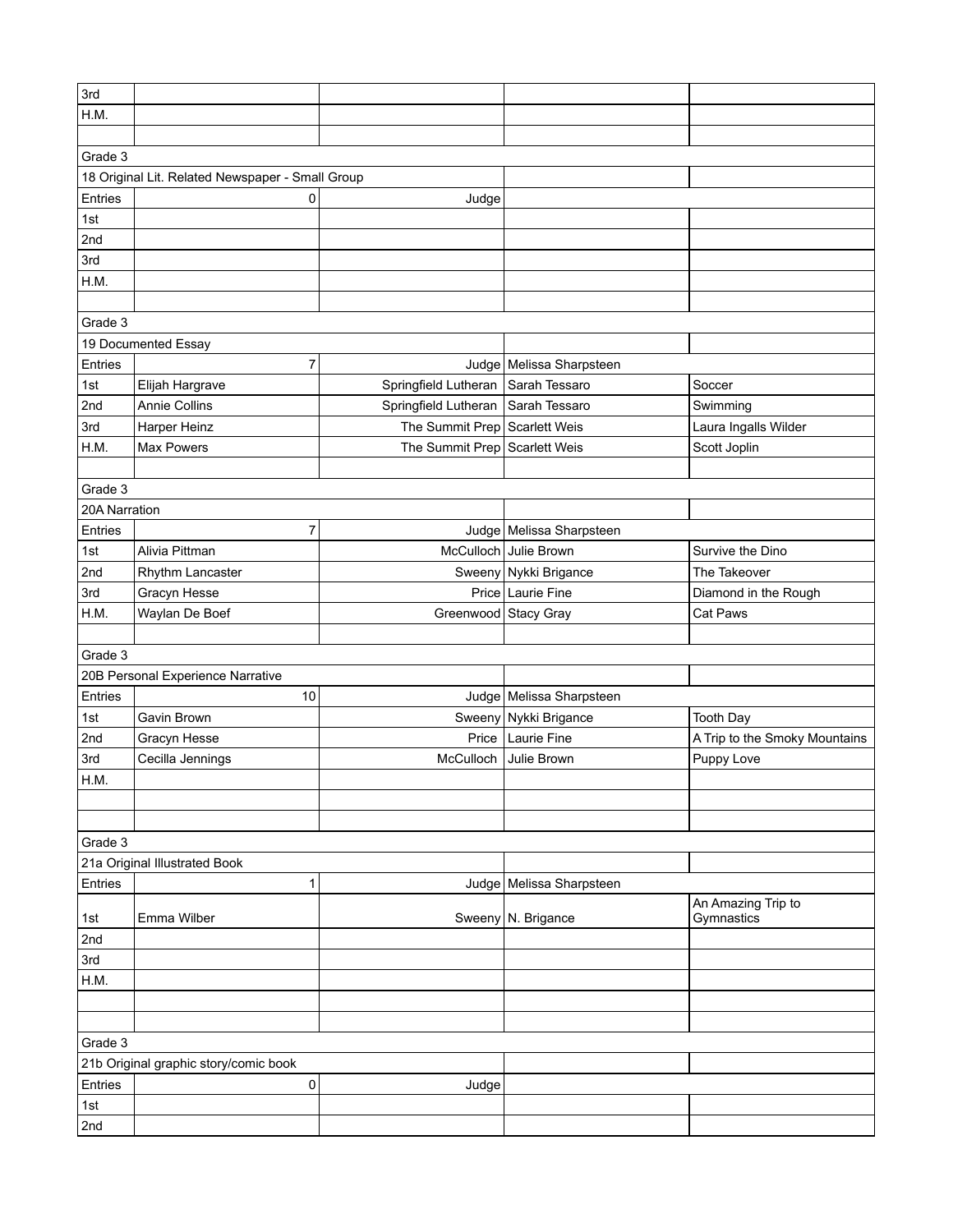| 3rd            |                                        |                         |                          |                                                      |
|----------------|----------------------------------------|-------------------------|--------------------------|------------------------------------------------------|
| H.M.           |                                        |                         |                          |                                                      |
|                |                                        |                         |                          |                                                      |
| Grade 3        |                                        |                         |                          |                                                      |
|                | 22 Original Book without Illustrations |                         |                          |                                                      |
| Entries        | 0                                      | Judge                   |                          |                                                      |
| 1st            |                                        |                         |                          |                                                      |
| 2nd            |                                        |                         |                          |                                                      |
| 3rd            |                                        |                         |                          |                                                      |
| H.M            |                                        |                         |                          |                                                      |
|                |                                        |                         |                          |                                                      |
| Grade 3        |                                        |                         |                          |                                                      |
|                | 23 Creative Nonfiction                 |                         |                          |                                                      |
| Entries        | 8                                      |                         | Judge   M. Sharpsteen    |                                                      |
| 1st            | Dylan Zheng                            | Greenwood Lab S. Gray   |                          | How to Play Mastermind                               |
| 2nd            | Sofia Sas                              | The Summit Prep S. Weis |                          | Langston Hughes                                      |
| 3rd            | Farah Koriessh                         | The Summit Prep S. Weis |                          | Maya Angelou                                         |
| H.M.           | <b>Brooklyn Cooper</b>                 | Greenwood Lab S. Gray   |                          | How to Make a Smore                                  |
|                |                                        |                         |                          |                                                      |
| Grade 3        |                                        |                         |                          |                                                      |
|                | 24 Personal Opinion                    |                         |                          |                                                      |
| Entries        | 10                                     |                         | Judge Melissa Sharpsteen |                                                      |
| 1st            | Emma Wilber                            |                         | Sweeny Nykki Brigance    | Plastic for Water!                                   |
| 2nd            | Tylee Orphan                           |                         | Sweeny Nykki Brigance    | <b>Stop Smoking</b>                                  |
| 3rd            | Victoria Westerfield                   |                         | Willard Sarah Ludlow     | Save Our Water                                       |
| H.M.           | Henry Layer                            |                         | Sweeny Nykki Brigance    | Super Bowl LVI                                       |
|                |                                        |                         |                          |                                                      |
| Grade 3        |                                        |                         |                          |                                                      |
| 25 Persuasion  |                                        |                         |                          |                                                      |
| Entries        | $\overline{\mathbf{c}}$                |                         | Judge   Wendi Bisemyer   |                                                      |
|                |                                        |                         |                          | Plastic is Harming Ocean                             |
| 1st            | Gavin Brown                            | Sweeny Elementary       | Nykki Brigance           | Animals                                              |
| 2nd            | Juniper Summers                        | Sweeny Elementary       | Nykki Brigance           | Wear a Mask!                                         |
| 3rd            |                                        |                         |                          |                                                      |
| H.M.           |                                        |                         |                          |                                                      |
|                |                                        |                         |                          |                                                      |
| Grade 3        |                                        |                         |                          |                                                      |
| 26 Short Story |                                        |                         |                          |                                                      |
| Entries        | 10                                     |                         | Judge   Wendi Bisemeyer  |                                                      |
| 1st            | Kriti Bande                            | Greenwood               | Deborah J Apostol        | Emily's Balloons                                     |
| 2nd            | Ella Robinson                          | Greenwood Stacy Gray    |                          | A snow-girl and a Bus: The<br>Story of Snowman Parks |
| 3rd            | Sarah Worley                           |                         | Lyon Kristin Stockdale   | Where Cheez-It Belongs                               |
| H.M.           | Veda Tippor                            | Greenwood               | <b>Stacy Gray</b>        | The Too Lucky Clover                                 |
|                |                                        |                         |                          |                                                      |
| Grade 3        |                                        |                         |                          |                                                      |
| 27 Satire      |                                        |                         |                          |                                                      |
| Entries        | 0                                      | Judge                   |                          |                                                      |
| 1st            |                                        |                         |                          |                                                      |
| 2nd            |                                        |                         |                          |                                                      |
| 3rd            |                                        |                         |                          |                                                      |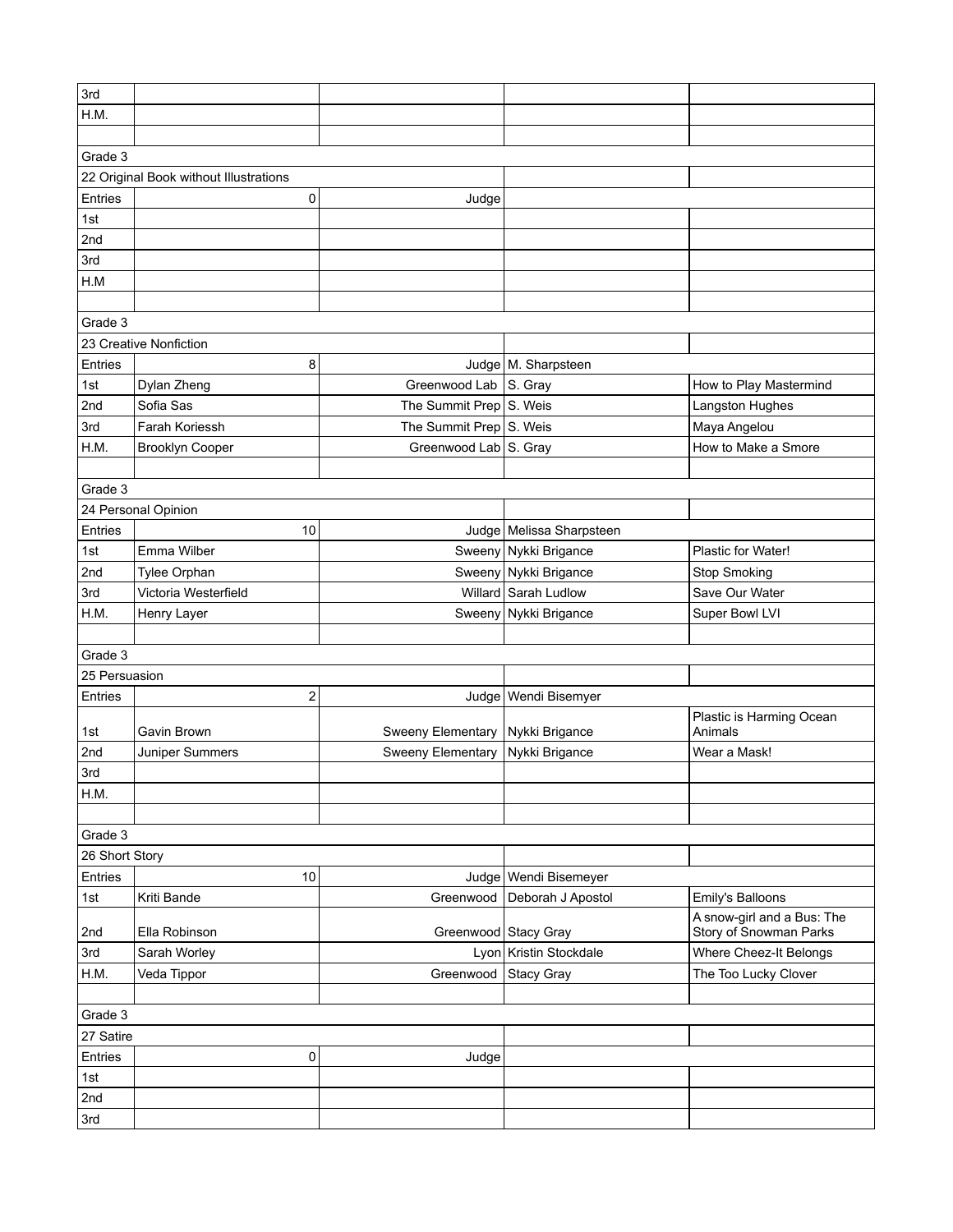| H.M.            |                                             |                                   |                       |                                       |
|-----------------|---------------------------------------------|-----------------------------------|-----------------------|---------------------------------------|
|                 |                                             |                                   |                       |                                       |
| Grade 3         |                                             |                                   |                       |                                       |
| 28 Prose Parody |                                             |                                   |                       |                                       |
| Entries         | 0                                           | Judge                             |                       |                                       |
| 1st             |                                             |                                   |                       |                                       |
| 2nd             |                                             |                                   |                       |                                       |
| 3rd             |                                             |                                   |                       |                                       |
| H.M.            |                                             |                                   |                       |                                       |
|                 |                                             |                                   |                       |                                       |
| Grade 3         |                                             |                                   |                       |                                       |
|                 | 29 Original Poetry Anthology -- Individual  |                                   |                       |                                       |
| Entries         | 0                                           | Judge                             |                       |                                       |
| 1st             |                                             |                                   |                       |                                       |
| 2nd             |                                             |                                   |                       |                                       |
| 3rd             |                                             |                                   |                       |                                       |
| H.M.            |                                             |                                   |                       |                                       |
|                 |                                             |                                   |                       |                                       |
|                 |                                             |                                   |                       |                                       |
| Grade 3         |                                             |                                   |                       |                                       |
|                 | 30 Original Poetry Anthology -- Small Group |                                   |                       |                                       |
| Entries         | 1                                           |                                   | Judge K. Chism Jasper |                                       |
| 1st             | 3rd Grade Wings Students                    | <b>Phelps Center</b>              |                       | C. Petrich Reflecting on Nature       |
| 2nd             |                                             |                                   |                       |                                       |
| 3rd             |                                             |                                   |                       |                                       |
| H.M.            |                                             |                                   |                       |                                       |
|                 |                                             |                                   |                       |                                       |
| Grade 3         |                                             |                                   |                       |                                       |
|                 | 31 Original Poetry Anthology--Class         |                                   |                       |                                       |
| Entries         | 4                                           |                                   | Judge M. Reaves       |                                       |
| 1st             | Mrs. Vesely's Class                         | St. Elizabeth Ann Seton S. Vesely |                       | Color Poems                           |
| 2nd             | Mrs. Petrich's Class                        | Phelps Center C. Petrich          |                       | Pondering Ancient Egyptian<br>Leaders |
| 3rd             | Mrs. Weis' Class                            | The Summit Prep $\vert$ S. Weis   |                       | Two's Day - 2-2-22                    |
| H.M.            |                                             |                                   |                       |                                       |
|                 |                                             |                                   |                       |                                       |
|                 |                                             |                                   |                       |                                       |
|                 | 32 Original Illustrated Book by Group       |                                   |                       |                                       |
| Entries         | 1                                           |                                   | Judge Amanda Hamilton |                                       |
| 1st             | Mrs. Weis' Class                            | The Summit Prep S. Weis           |                       | A-Z of Lewis and Clark                |
| 2nd             |                                             |                                   |                       |                                       |
| 3rd             |                                             |                                   |                       |                                       |
| H.M.            |                                             |                                   |                       |                                       |
|                 |                                             |                                   |                       |                                       |
| Grade 3         |                                             |                                   |                       |                                       |
|                 | 33 Original Prose Anthology by individual   |                                   |                       |                                       |
| Entries         | 0                                           | Judge                             |                       |                                       |
| 1st             |                                             |                                   |                       |                                       |
| 2nd             |                                             |                                   |                       |                                       |
| 3rd             |                                             |                                   |                       |                                       |
| H.M.            |                                             |                                   |                       |                                       |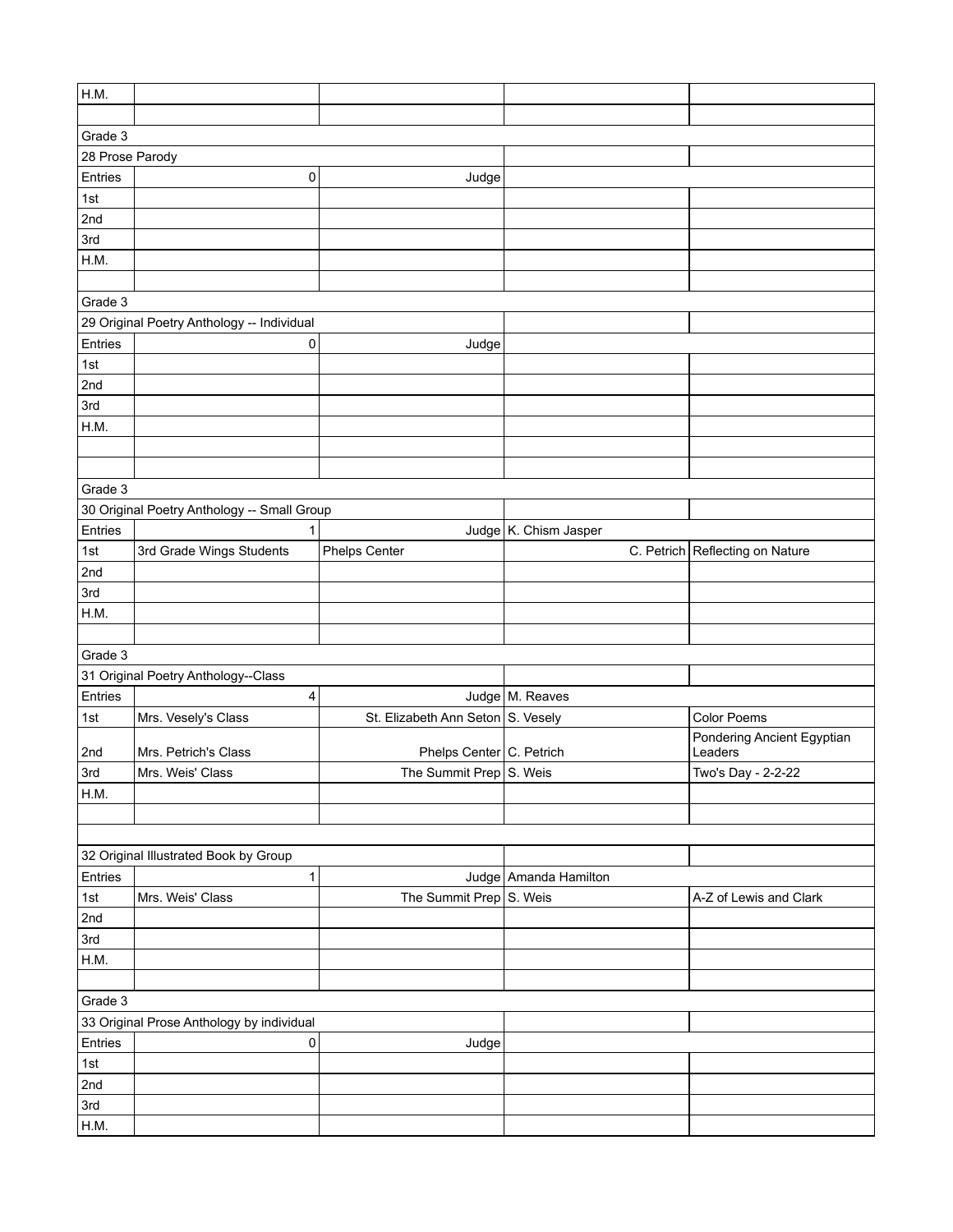| Grade 3 |                                                          |       |  |  |
|---------|----------------------------------------------------------|-------|--|--|
|         | 34 Original Prose Anthology -- small group               |       |  |  |
| Entries | 0                                                        | Judge |  |  |
| 1st     |                                                          |       |  |  |
| 2nd     |                                                          |       |  |  |
| 3rd     |                                                          |       |  |  |
| H.M.    |                                                          |       |  |  |
|         |                                                          |       |  |  |
| Grade 3 |                                                          |       |  |  |
|         |                                                          |       |  |  |
|         | 35 Original Prose Anthology by a Class                   |       |  |  |
| Entries | $\pmb{0}$                                                | Judge |  |  |
| 1st     |                                                          |       |  |  |
| 2nd     |                                                          |       |  |  |
| 3rd     |                                                          |       |  |  |
| H.M.    |                                                          |       |  |  |
|         |                                                          |       |  |  |
|         |                                                          |       |  |  |
| Grade 3 |                                                          |       |  |  |
|         | 36 Category eliminated                                   |       |  |  |
| Entries |                                                          | Judge |  |  |
|         |                                                          |       |  |  |
|         |                                                          |       |  |  |
|         |                                                          |       |  |  |
|         |                                                          |       |  |  |
|         |                                                          |       |  |  |
| Grade 3 |                                                          |       |  |  |
|         | 37 Original Anthology of Prose and Poetry -- Individual  |       |  |  |
| Entries | 0                                                        | Judge |  |  |
| 1st     |                                                          |       |  |  |
| 2nd     |                                                          |       |  |  |
| 3rd     |                                                          |       |  |  |
| H.M.    |                                                          |       |  |  |
|         |                                                          |       |  |  |
| Grade 3 |                                                          |       |  |  |
|         | 38 Original Anthology of Prose and Poetry -- Small Group |       |  |  |
| Entries | $\mathsf 0$                                              | Judge |  |  |
| 1st     |                                                          |       |  |  |
| 2nd     |                                                          |       |  |  |
| 3rd     |                                                          |       |  |  |
| H.M.    |                                                          |       |  |  |
|         |                                                          |       |  |  |
| Grade 3 |                                                          |       |  |  |
|         | 39 Original Anthology of Prose and Poetry -- Class       |       |  |  |
| Entries | $\pmb{0}$                                                | Judge |  |  |
| 1st     |                                                          |       |  |  |
|         |                                                          |       |  |  |
| 2nd     |                                                          |       |  |  |
| 3rd     |                                                          |       |  |  |
| H.M.    |                                                          |       |  |  |
|         |                                                          |       |  |  |
|         |                                                          |       |  |  |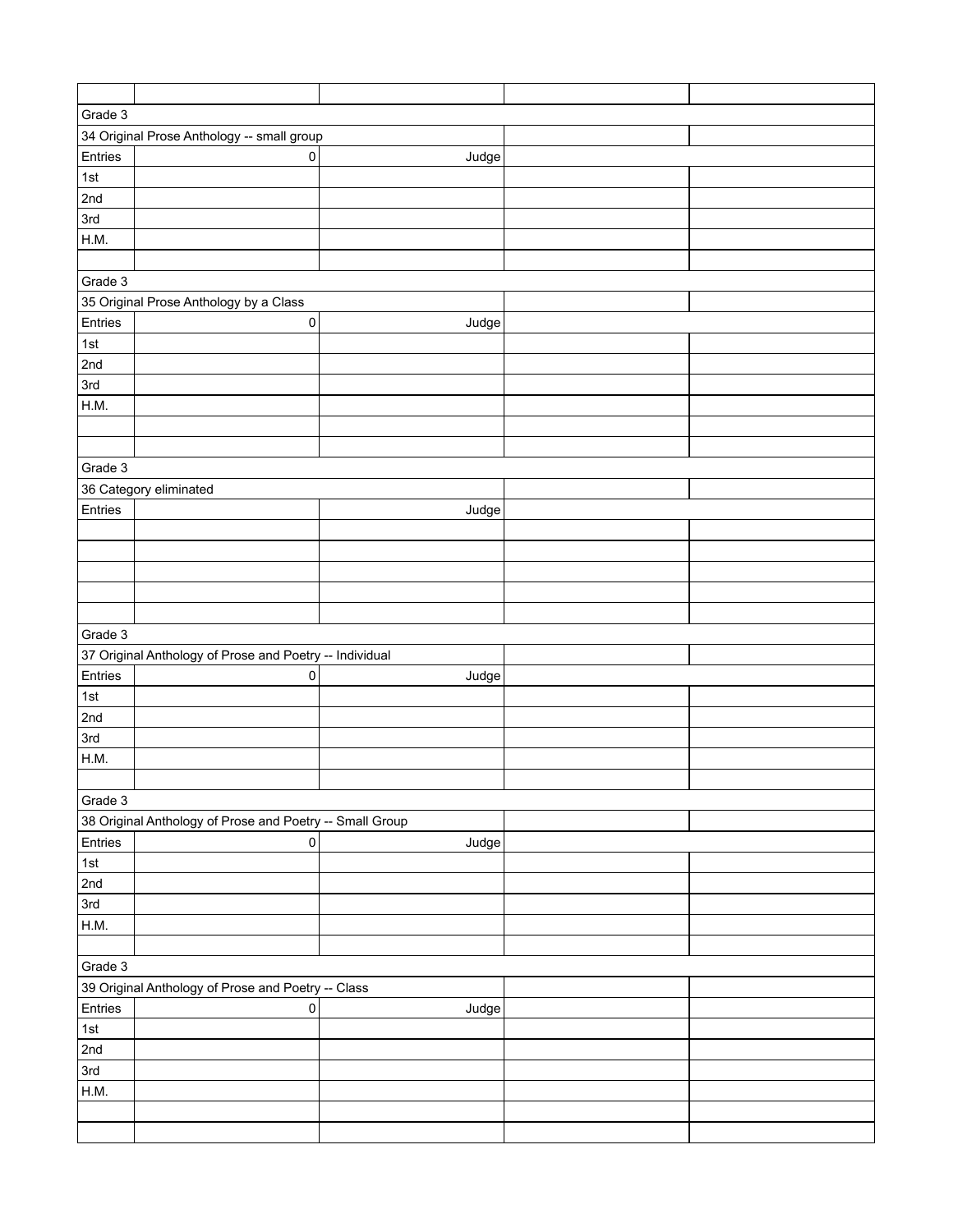| Grade 3     |                                  |                                          |                             |                        |
|-------------|----------------------------------|------------------------------------------|-----------------------------|------------------------|
| 40 Ballad   |                                  |                                          |                             |                        |
| Entries     | 0                                | Judge                                    |                             |                        |
| 1st         |                                  |                                          |                             |                        |
| 2nd         |                                  |                                          |                             |                        |
| 3rd         |                                  |                                          |                             |                        |
| H.M.        |                                  |                                          |                             |                        |
|             |                                  |                                          |                             |                        |
|             |                                  |                                          |                             |                        |
| Grade 3     |                                  |                                          |                             |                        |
|             | 41 Biopoem/Geopoem               |                                          |                             |                        |
| Entries     | 9                                |                                          | Judge Christi Locke         |                        |
| 1st         | Fionn Manion                     | St. Elizabeth Ann Seton Stephany Vesely  |                             | <b>Stewart Little</b>  |
| 2nd         | Elliana Scrivener                | St. Elizabeth Ann Seton                  | <b>Stephany Vesely</b>      | <b>Harry Potter</b>    |
| 3rd         | Ella Parker                      | St. Elizabeth Ann Seton                  | <b>Stephany Vesely</b>      | Rosa Parks             |
| H.M         |                                  |                                          |                             |                        |
|             |                                  |                                          |                             |                        |
| Grade 3     |                                  |                                          |                             |                        |
| 42 Cinquain |                                  |                                          |                             |                        |
| Entries     | 11                               |                                          | Judge Jamie Walker Davidson |                        |
| 1st         | Kriti Bande                      |                                          | Greenwood Deborah Apostol   | Waterfall              |
| 2nd         | Ella Parker                      | St. Elizabeth Ann Seton Stephany Vesely  |                             | <b>Burning Ball</b>    |
| 3rd         | <b>Bentley Russell</b>           | The Summit Prep Scarlett Weis            |                             | The Stinky Trash       |
| H.M.        | Ella Preis                       | St.Elizabeth Ann Senton Stephany Vesely  |                             | Fry Lover              |
|             |                                  |                                          |                             |                        |
| Grade 3     |                                  |                                          |                             |                        |
| 43 Diamante |                                  |                                          |                             |                        |
| Entries     | $\overline{7}$                   |                                          | Judge Jamie Walker-Davidson |                        |
| 1st         | Alyiah Mammorella                | St.Elizabeth Ann Senton Stephany Vesely  |                             | God/Devil              |
| 2nd         | Irelyn Arft                      | The Summit Prep Scarlett Weis            |                             | Dark and Light         |
| 3rd         | Payton Zanyer                    | St. Elixabeth Ann Senton Stephany Vesely |                             | Opposite Seasons       |
| H.M.        | Harper Heinz                     | The Summit Prep Scarlett Weis            |                             | Sun and Moon           |
|             |                                  |                                          |                             |                        |
|             |                                  |                                          |                             |                        |
| 44 Haiku    |                                  |                                          |                             |                        |
| Entries     | 17                               |                                          | Judge   Kathy Kollmeyer     |                        |
| 1st         |                                  | St. Elizabeth Ann Senton Stephany Vesely |                             | Sunset                 |
| 2nd         | Aaliyah Martinez<br>Alex Casella |                                          | McCulloch Julie Brown       | Fall                   |
| 2nd         | <b>Gracyn Vesely</b>             | St. Elizabeth Ann Senton Stephany Vesely |                             | Sunlight               |
| 3rd         | Fionn Manion                     | St. Elizabeth Ann Senton Stephany Vesely |                             | The Spooky Woods       |
| 2nd         | Marissa Radtke                   | Phelps Center   C. Petrich               |                             | Singular Summer Flower |
| 3rd         | Norah Chowdhury                  |                                          | Greenwood Sebbie Apostol    | Vesuvius               |
| H.M         | Dylan Zheng                      | Greenwood                                | Joann Du                    | <b>Trees</b>           |
|             |                                  |                                          |                             |                        |
|             |                                  |                                          |                             |                        |
| Grade 3     |                                  |                                          |                             |                        |
| 45 Tanka    |                                  |                                          |                             |                        |
| Entries     | 6                                |                                          | Judge   Kathy Kollmeyer     |                        |
| 1st         | Fionn Manion                     | St. Elizabeth Ann Seton Stephany Vesely  |                             | Up Up Up               |
| 2nd         | Evelyn Pomerenke                 | St. Elizabeth Ann Seton Stephany Vesely  |                             | Fall is Here           |
| 3rd         | Stephanie Bauer                  | St. Elizabeth Ann Seton Stephany Vesely  |                             | The Adventerous Wind   |
| H.M.        | Aaliyah Martinez                 | St. Elizabeth Ann Seton Stephanie Vesely |                             | <b>Midnight Stars</b>  |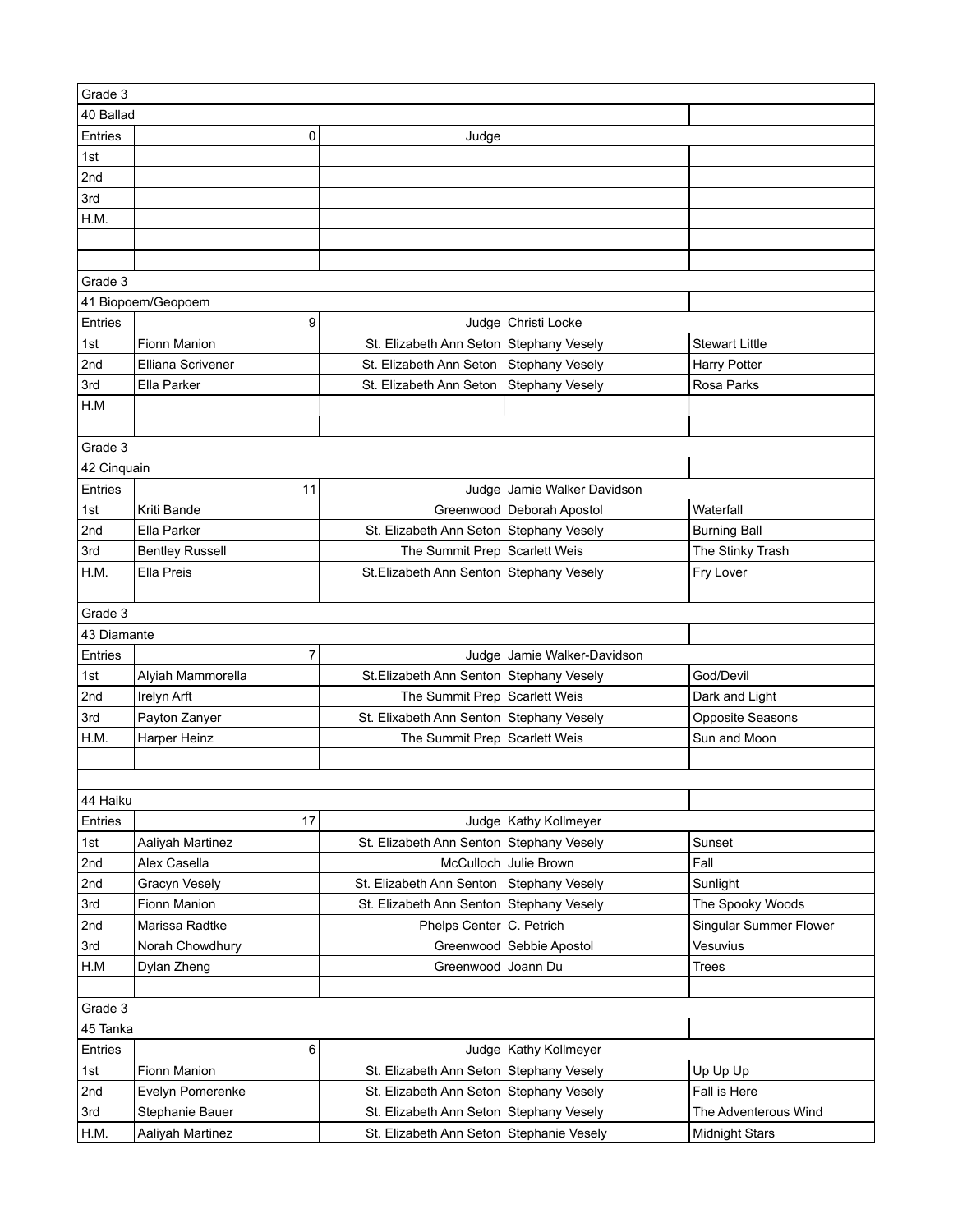| Grade 3          |                                          |                                                                                    |                           |                      |  |
|------------------|------------------------------------------|------------------------------------------------------------------------------------|---------------------------|----------------------|--|
| 46 Parody        |                                          |                                                                                    |                           |                      |  |
| Entries          | 0                                        | Judge                                                                              |                           |                      |  |
| 1st              |                                          |                                                                                    |                           |                      |  |
| 2nd              |                                          |                                                                                    |                           |                      |  |
| 3rd              |                                          |                                                                                    |                           |                      |  |
| H.M.             |                                          |                                                                                    |                           |                      |  |
|                  |                                          |                                                                                    |                           |                      |  |
| Grade 3          |                                          |                                                                                    |                           |                      |  |
| 47 Acrostic      |                                          |                                                                                    |                           |                      |  |
| Entries          | 11                                       |                                                                                    | Judge   Kathy Kollmeyer   |                      |  |
| 1st              | Norah Chowdhrey                          |                                                                                    | Greenwood Debbie Abpostol | God of Seed          |  |
| 2nd              | Evelyn Pomerenke                         | St. Elizabeth Ann Seton Stephany Vesely                                            |                           | Ocean                |  |
| 3rd              | Elliana Scrivener                        | St. Elizabeth Ann Seton                                                            | Stephanie Vesely          | Winter               |  |
|                  | <b>Mallory Eaton</b>                     | St. Elizabeth Ann Seton                                                            | <b>Stephany Vesely</b>    | River                |  |
| H.M.             | Victoria Westerfield                     | <b>Willard North Elementary</b>                                                    | Kelly Westerfield         | Puppy                |  |
| H.M.             | Vivian Williams                          | St. Elizabeth Ann Seton                                                            | <b>Stephany Vesely</b>    | God                  |  |
|                  |                                          |                                                                                    |                           |                      |  |
|                  |                                          |                                                                                    |                           |                      |  |
| Grade 3          |                                          |                                                                                    |                           |                      |  |
| 48 Other Formula |                                          |                                                                                    |                           |                      |  |
| Entries          | 3                                        |                                                                                    | Judge   Kathy Kollmeyer   |                      |  |
| 1st              | Sofia Sas                                | The Summit Prep Scarlett Weis                                                      |                           | The Beautiful Sun    |  |
| 2nd              |                                          |                                                                                    |                           |                      |  |
| 3rd              |                                          |                                                                                    |                           |                      |  |
| H.M.             |                                          |                                                                                    |                           |                      |  |
|                  |                                          |                                                                                    |                           |                      |  |
| Grade 3          |                                          |                                                                                    |                           |                      |  |
|                  | 49 Long Free Verse -- 11 lines or more   |                                                                                    |                           |                      |  |
| Entries          | 5<br>Fionn Manion                        | St. Elizabeth Ann Seton Stephany Vesely                                            | Judge   Kathy Kollmeyer   |                      |  |
| 1st<br>2nd       |                                          |                                                                                    |                           | What is Orange       |  |
| 3rd              | Stephanie Bauer                          | St. Elizabeth Ann Seton Stephany Vesely<br>St. Elizabeth Ann Seton Stephany Vesely |                           | What is Gray         |  |
| H.M.             | Payton Zanger                            | St. Elizabeth Ann Seton Stephany Vesely                                            |                           | What is Black        |  |
|                  | Thomas Neubauer                          |                                                                                    |                           | What is Blue         |  |
| Grade 3          |                                          |                                                                                    |                           |                      |  |
|                  | 50 Short Free Verse -- 10 lines or fewer |                                                                                    |                           |                      |  |
| Entries          | 0                                        | Judge                                                                              |                           |                      |  |
| 1st              |                                          |                                                                                    |                           |                      |  |
| 2nd              |                                          |                                                                                    |                           |                      |  |
| 3rd              |                                          |                                                                                    |                           |                      |  |
| H.M.             |                                          |                                                                                    |                           |                      |  |
|                  |                                          |                                                                                    |                           |                      |  |
| Grade 3          |                                          |                                                                                    |                           |                      |  |
|                  | 51 Limerick                              |                                                                                    |                           |                      |  |
| Entries          | 4                                        |                                                                                    | Judge   K. Kollmeyer      |                      |  |
| 1st              | Ingrid Timi                              | St. Elizabeth Ann Seton S. Vesely                                                  |                           | Mouse                |  |
| 2nd              | Evelyn Pomerenke                         | St. Elizabeth Ann Seton S. Vesely                                                  |                           | Never Go Over a Log  |  |
| 3rd              | Stephanie Bauer                          | St. Elizabeth Ann Seton S. Vesely                                                  |                           | The Little Black CAt |  |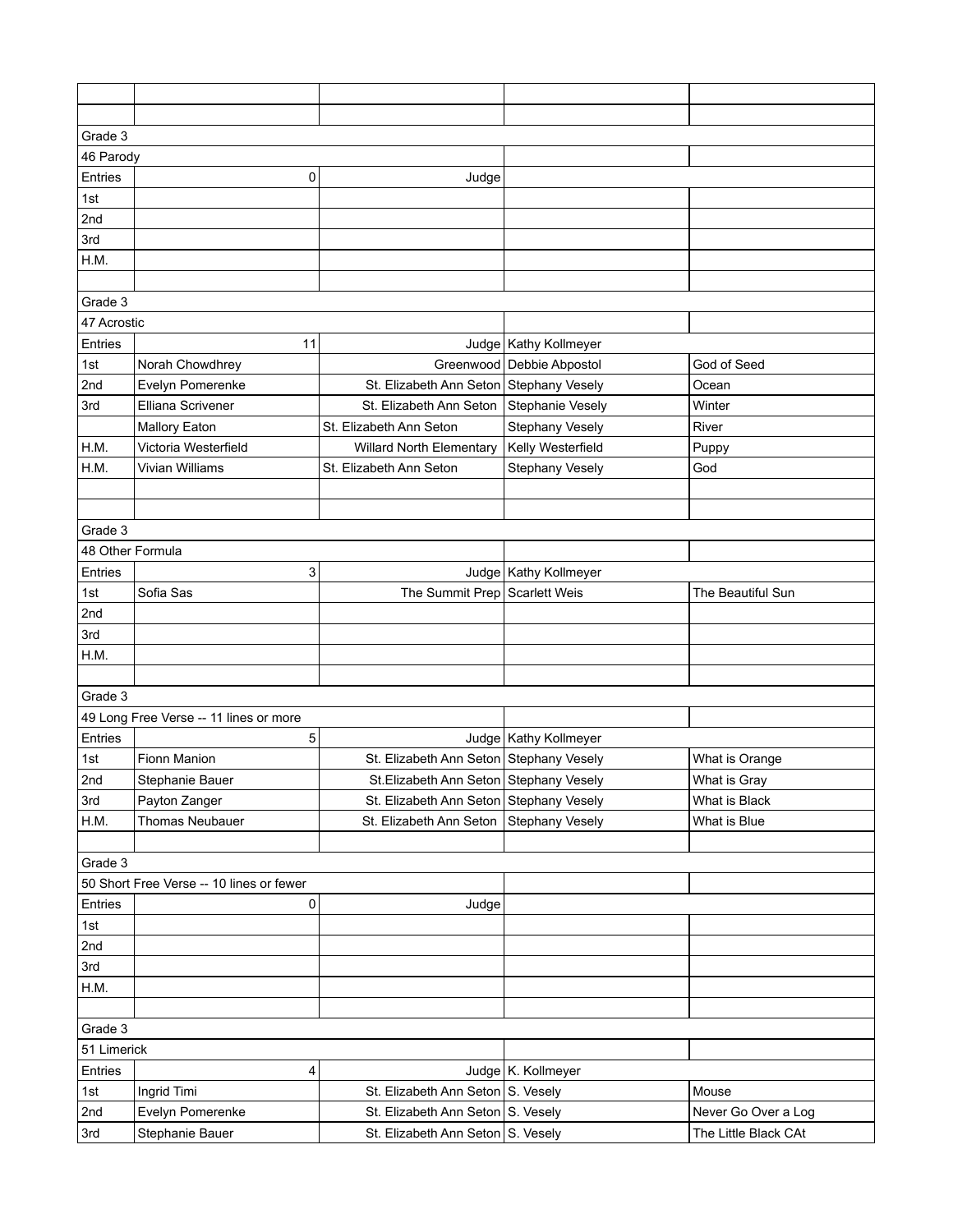| H.M.      | Livi Goodin                                   | St. Elizabeth Ann Seton S. Vesely |                    | The Horse                |
|-----------|-----------------------------------------------|-----------------------------------|--------------------|--------------------------|
|           |                                               |                                   |                    |                          |
| Grade 3   |                                               |                                   |                    |                          |
|           | 52 Long Narrative Poetry -- 11 lines or more  |                                   |                    |                          |
| Entries   | 3                                             |                                   | Judge C. Locke     |                          |
| 1st       | Fionn Manion                                  | St. Elizabeth Ann Seton S. Vesely |                    | My Fish Bought a Country |
| 2nd       | Kenny Wells                                   | St. Elizabeth Ann Seton S. Vesely |                    | The Park                 |
| 3rd       | Aaliyah Martinez                              | St. Elizabeth Ann Seton S. Vesely |                    | Our New Pet              |
| H.M.      |                                               |                                   |                    |                          |
|           |                                               |                                   |                    |                          |
| Grade 3   |                                               |                                   |                    |                          |
|           | 53 Short Narrative Poetry -- 10 lines or less |                                   |                    |                          |
| Entries   | 0                                             | Judge                             |                    |                          |
| 1st       |                                               |                                   |                    |                          |
| 2nd       |                                               |                                   |                    |                          |
| 3rd       |                                               |                                   |                    |                          |
| H.M.      |                                               |                                   |                    |                          |
|           |                                               |                                   |                    |                          |
| Grade 3   |                                               |                                   |                    |                          |
|           | 54 Original Poster Poem                       |                                   |                    |                          |
| Entries   | 1                                             |                                   | Judge A. Hamilton  |                          |
| 1st       | Norah Chowdhury                               | Greenwood Lab   D. Apostol        |                    | The Lonely Piano         |
| 2nd       |                                               |                                   |                    |                          |
| 3rd       |                                               |                                   |                    |                          |
| H.M.      |                                               |                                   |                    |                          |
| Grade 3   |                                               |                                   |                    |                          |
|           | 55 Long Rhymed Poetry                         |                                   |                    |                          |
| Entries   | 0                                             | Judge                             |                    |                          |
| 1st       |                                               |                                   |                    |                          |
| 2nd       |                                               |                                   |                    |                          |
| 3rd       |                                               |                                   |                    |                          |
| H.M.      |                                               |                                   |                    |                          |
|           |                                               |                                   |                    |                          |
|           |                                               |                                   |                    |                          |
| Grade 3   |                                               |                                   |                    |                          |
|           | 56 Short Rhymed Poetry                        |                                   |                    |                          |
| Entries   | $\overline{\mathbf{4}}$                       |                                   | Judge K. Kollmeyer |                          |
| 1st       | Kenny Wells                                   | St. Elizabeth Ann Seton S. Vesely |                    | My Dog                   |
| 2nd       | Grady Abrahamovitz                            | St. Elizabeth Ann Seton S. Vesely |                    | Cats                     |
| 3rd       | Payton Zanger                                 | St. Elizabeth Ann Seton S. Vesely |                    | Sick Day                 |
| H.M.      | Fionn Manion                                  | St. Elizabeth Ann Seton S. Vesely |                    | The Little Orange        |
|           |                                               |                                   |                    |                          |
| Grade 3   |                                               |                                   |                    |                          |
| 57 Sonnet |                                               |                                   |                    |                          |
| Entries   | $\mathsf 0$                                   | Judge                             |                    |                          |
| 1st       |                                               |                                   |                    |                          |
| 2nd       |                                               |                                   |                    |                          |
| 3rd       |                                               |                                   |                    |                          |
| H.M.      |                                               |                                   |                    |                          |
|           |                                               |                                   |                    |                          |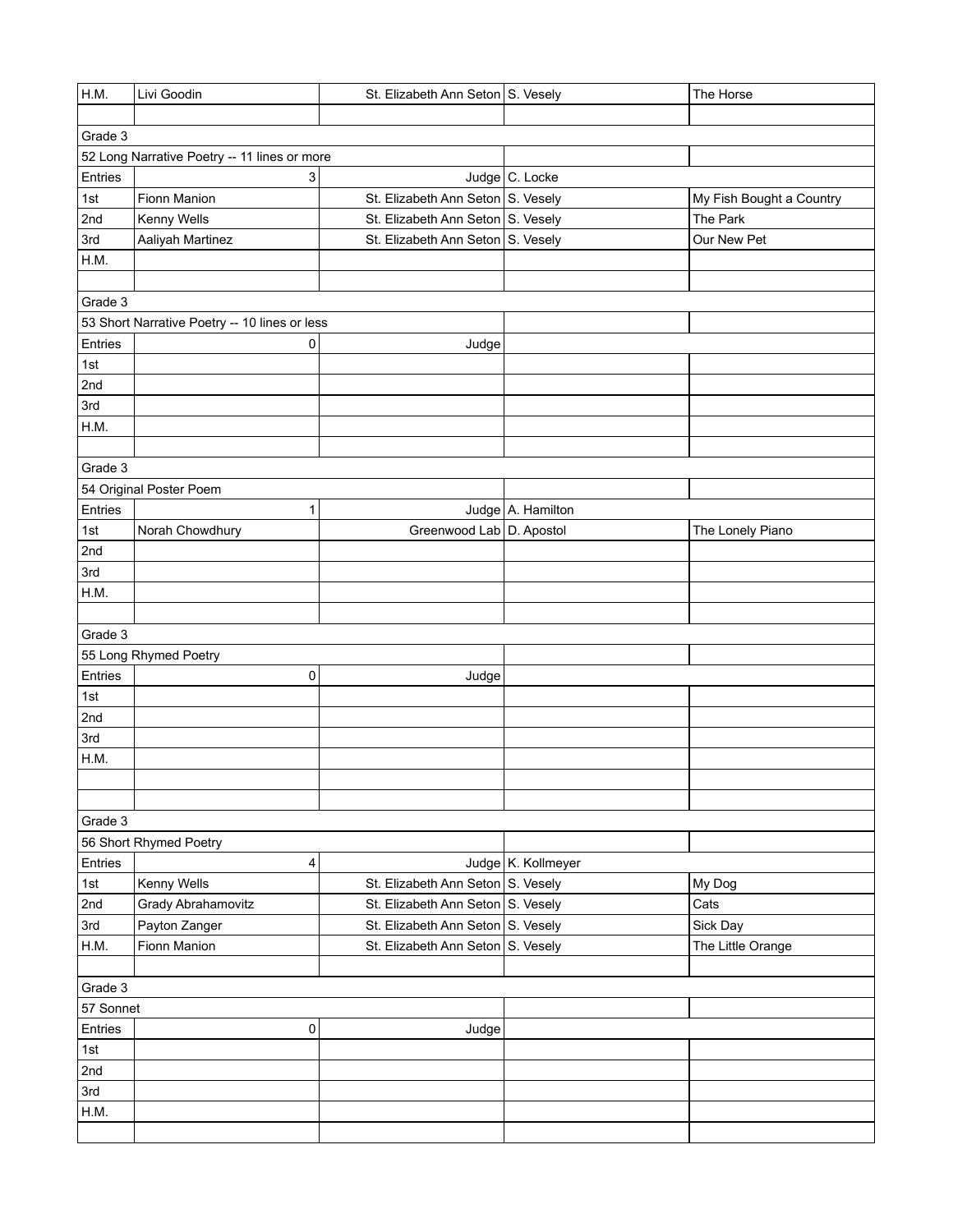| Grade 3          |                               |       |  |  |  |
|------------------|-------------------------------|-------|--|--|--|
| 58 Villanelle    |                               |       |  |  |  |
| Entries          | $\pmb{0}$                     | Judge |  |  |  |
| ∣1st             |                               |       |  |  |  |
| 2nd              |                               |       |  |  |  |
| 3rd              |                               |       |  |  |  |
| H.M.             |                               |       |  |  |  |
|                  |                               |       |  |  |  |
| Grade 3          |                               |       |  |  |  |
|                  | 59 Individual Task Analysis   |       |  |  |  |
| Entries          | $\pmb{0}$                     | Judge |  |  |  |
| 1st              |                               |       |  |  |  |
| 2nd              |                               |       |  |  |  |
| 3rd              |                               |       |  |  |  |
| H.M.             |                               |       |  |  |  |
|                  |                               |       |  |  |  |
|                  |                               |       |  |  |  |
| Grade 3          |                               |       |  |  |  |
| 60A Editorial    |                               |       |  |  |  |
| Entries          | 0                             | Judge |  |  |  |
| 1st              |                               |       |  |  |  |
| 2nd              |                               |       |  |  |  |
| 3rd              |                               |       |  |  |  |
| H.M.             |                               |       |  |  |  |
|                  |                               |       |  |  |  |
| Grade 3          |                               |       |  |  |  |
|                  | 60B Commentary/opinion column |       |  |  |  |
| Entries          | $\pmb{0}$                     | Judge |  |  |  |
| 1st              |                               |       |  |  |  |
| 2nd              |                               |       |  |  |  |
| 3rd              |                               |       |  |  |  |
| H.M.             |                               |       |  |  |  |
|                  |                               |       |  |  |  |
| Grade 3          |                               |       |  |  |  |
| 61 Feature Story |                               |       |  |  |  |
| Entries          | $\mathsf{O}\xspace$           | Judge |  |  |  |
| $\vert$ 1st      |                               |       |  |  |  |
| 2nd              |                               |       |  |  |  |
| 3rd              |                               |       |  |  |  |
|                  |                               |       |  |  |  |
| H.M.             |                               |       |  |  |  |
|                  |                               |       |  |  |  |
| Grade 3          |                               |       |  |  |  |
| 62 News Story    |                               |       |  |  |  |
| Entries          | $\pmb{0}$                     | Judge |  |  |  |
| $\vert$ 1st      |                               |       |  |  |  |
| 2nd              |                               |       |  |  |  |
| 3rd              |                               |       |  |  |  |
| H.M.             |                               |       |  |  |  |
|                  |                               |       |  |  |  |
| Grade 3          |                               |       |  |  |  |
| 63 Sports Story  |                               |       |  |  |  |
| Entries          | $\overline{0}$                | Judge |  |  |  |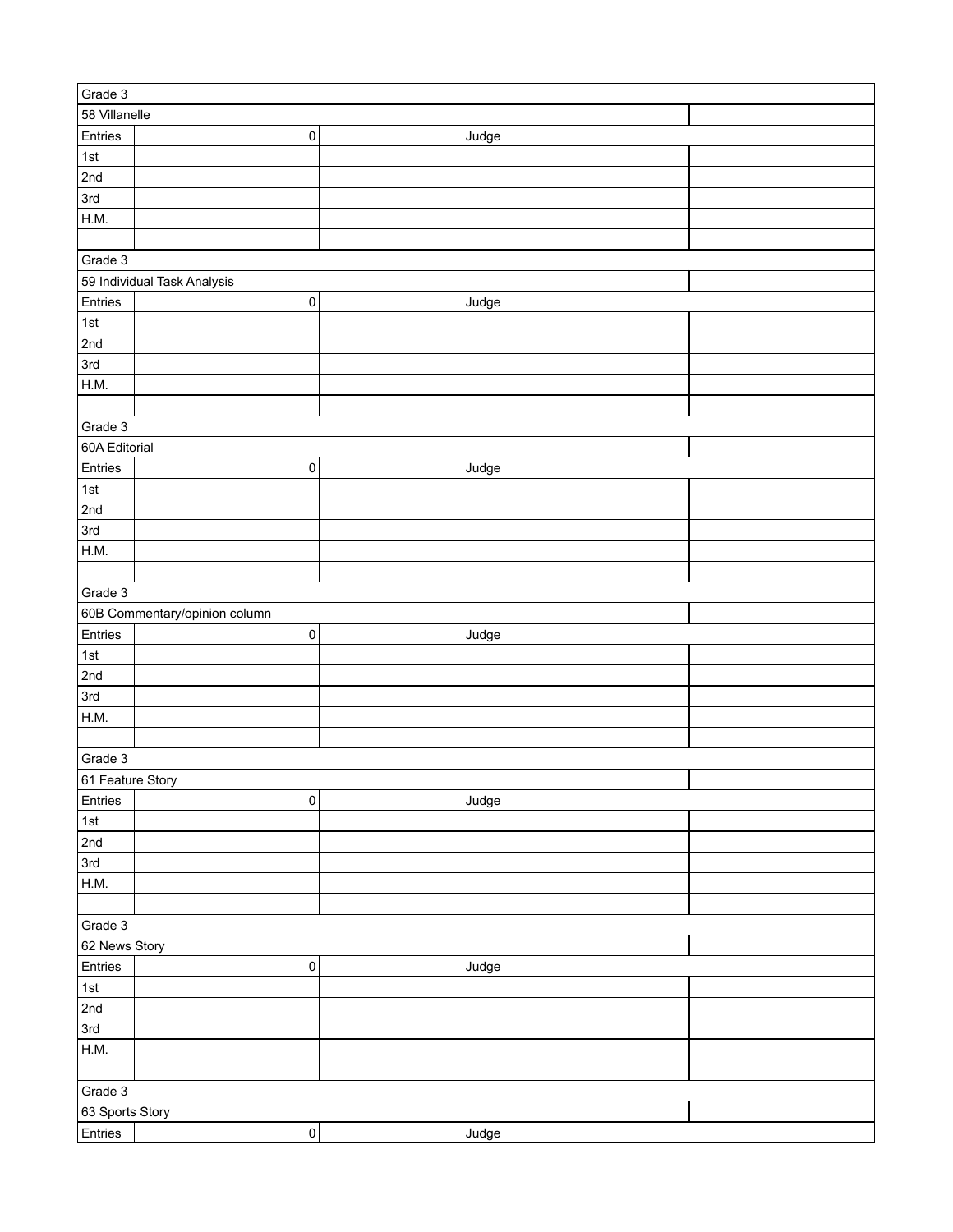| $\vert$ 1st        |                               |       |  |  |  |
|--------------------|-------------------------------|-------|--|--|--|
| 2nd                |                               |       |  |  |  |
| 3rd                |                               |       |  |  |  |
| H.M.               |                               |       |  |  |  |
|                    |                               |       |  |  |  |
| Grade 3            |                               |       |  |  |  |
|                    | 64A School Newspaper          |       |  |  |  |
| Entries            | $\pmb{0}$                     | Judge |  |  |  |
| $\vert$ 1st        |                               |       |  |  |  |
| 2nd                |                               |       |  |  |  |
| 3rd                |                               |       |  |  |  |
| H.M.               |                               |       |  |  |  |
|                    |                               |       |  |  |  |
| Grade 3            |                               |       |  |  |  |
|                    | 64B School Magazine           |       |  |  |  |
| Entries            | $\pmb{0}$                     | Judge |  |  |  |
| $\vert$ 1st        |                               |       |  |  |  |
| 2nd                |                               |       |  |  |  |
| 3rd                |                               |       |  |  |  |
| H.M.               |                               |       |  |  |  |
|                    |                               |       |  |  |  |
| Grade 3            |                               |       |  |  |  |
|                    |                               |       |  |  |  |
|                    | 65 Spoken word poetry scriipt |       |  |  |  |
| Entries            | $\pmb{0}$                     | Judge |  |  |  |
| $\vert$ 1st        |                               |       |  |  |  |
| 2nd                |                               |       |  |  |  |
| 3rd                |                               |       |  |  |  |
| H.M.               |                               |       |  |  |  |
|                    |                               |       |  |  |  |
|                    |                               |       |  |  |  |
| Grade 3            |                               |       |  |  |  |
|                    | 66 Commercial Script          |       |  |  |  |
| Entries            | $\pmb{0}$                     | Judge |  |  |  |
| 1st                |                               |       |  |  |  |
| 2nd                |                               |       |  |  |  |
| 3rd                |                               |       |  |  |  |
| H.M.               |                               |       |  |  |  |
|                    |                               |       |  |  |  |
| Grade 3            |                               |       |  |  |  |
| 67 Dialogue (Skit) |                               |       |  |  |  |
| Entries            | $\pmb{0}$                     | Judge |  |  |  |
| 1st                |                               |       |  |  |  |
| 2nd                |                               |       |  |  |  |
| 3rd                |                               |       |  |  |  |
| H.M.               |                               |       |  |  |  |
|                    |                               |       |  |  |  |
| Grade 3            |                               |       |  |  |  |
| 68 Play Script     |                               |       |  |  |  |
| Entries            | $\pmb{0}$                     | Judge |  |  |  |
| 1st                |                               |       |  |  |  |
| 2nd                |                               |       |  |  |  |
|                    |                               |       |  |  |  |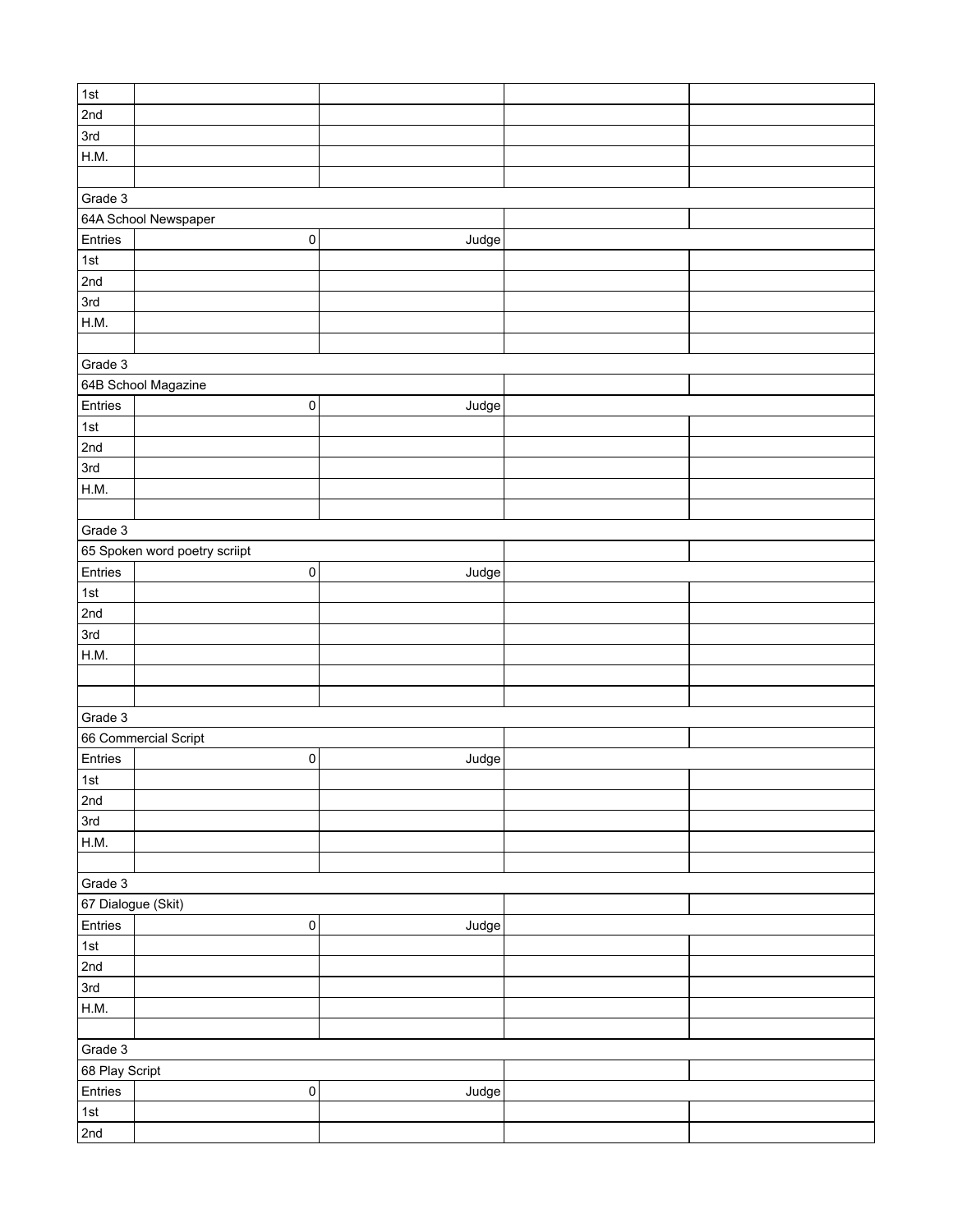| 3rd                                       |                                                          |       |  |  |  |  |  |
|-------------------------------------------|----------------------------------------------------------|-------|--|--|--|--|--|
|                                           |                                                          |       |  |  |  |  |  |
| H.M.                                      |                                                          |       |  |  |  |  |  |
|                                           |                                                          |       |  |  |  |  |  |
| Grade 3                                   |                                                          |       |  |  |  |  |  |
| 69 Screenplay                             |                                                          |       |  |  |  |  |  |
| Entries                                   | $\pmb{0}$                                                | Judge |  |  |  |  |  |
| 1st                                       |                                                          |       |  |  |  |  |  |
| 2nd                                       |                                                          |       |  |  |  |  |  |
|                                           |                                                          |       |  |  |  |  |  |
| 3rd                                       |                                                          |       |  |  |  |  |  |
| H.M.                                      |                                                          |       |  |  |  |  |  |
|                                           |                                                          |       |  |  |  |  |  |
| Grade 3                                   |                                                          |       |  |  |  |  |  |
| 70 Individual or Group Community Response |                                                          |       |  |  |  |  |  |
| Entries                                   | 0                                                        | Judge |  |  |  |  |  |
| 1st                                       |                                                          |       |  |  |  |  |  |
|                                           |                                                          |       |  |  |  |  |  |
| 2nd                                       |                                                          |       |  |  |  |  |  |
| 3rd                                       |                                                          |       |  |  |  |  |  |
| H.M.                                      |                                                          |       |  |  |  |  |  |
|                                           |                                                          |       |  |  |  |  |  |
|                                           |                                                          |       |  |  |  |  |  |
| Grade 3                                   |                                                          |       |  |  |  |  |  |
|                                           | 71 Individual or group Writing Rocks                     |       |  |  |  |  |  |
|                                           |                                                          |       |  |  |  |  |  |
| Entries                                   | $\pmb{0}$                                                | Judge |  |  |  |  |  |
| 1st                                       |                                                          |       |  |  |  |  |  |
| 2nd                                       |                                                          |       |  |  |  |  |  |
| 3rd                                       |                                                          |       |  |  |  |  |  |
| H.M.                                      |                                                          |       |  |  |  |  |  |
|                                           |                                                          |       |  |  |  |  |  |
| Grade 3                                   |                                                          |       |  |  |  |  |  |
|                                           | 72 Grades 5-10 ONLY                                      |       |  |  |  |  |  |
|                                           |                                                          |       |  |  |  |  |  |
| Entries                                   |                                                          | Judge |  |  |  |  |  |
| 1st                                       |                                                          |       |  |  |  |  |  |
| 2nd                                       |                                                          |       |  |  |  |  |  |
| 3rd                                       |                                                          |       |  |  |  |  |  |
| H.M.                                      |                                                          |       |  |  |  |  |  |
|                                           |                                                          |       |  |  |  |  |  |
|                                           |                                                          |       |  |  |  |  |  |
|                                           |                                                          |       |  |  |  |  |  |
| Grade 3                                   |                                                          |       |  |  |  |  |  |
|                                           | 73 Individual or group Promote Writing                   |       |  |  |  |  |  |
| Entries                                   | $\overline{0}$                                           | Judge |  |  |  |  |  |
| 1st                                       |                                                          |       |  |  |  |  |  |
| 2nd                                       |                                                          |       |  |  |  |  |  |
| 3rd                                       |                                                          |       |  |  |  |  |  |
| H.M.                                      |                                                          |       |  |  |  |  |  |
|                                           |                                                          |       |  |  |  |  |  |
|                                           |                                                          |       |  |  |  |  |  |
| Grade 3                                   |                                                          |       |  |  |  |  |  |
|                                           | 74 Individual graphic adaptation of Published Literature |       |  |  |  |  |  |
| Entries                                   | 0                                                        | Judge |  |  |  |  |  |
| Entries                                   |                                                          |       |  |  |  |  |  |
| 1st                                       |                                                          |       |  |  |  |  |  |
| 2nd                                       |                                                          |       |  |  |  |  |  |
|                                           |                                                          |       |  |  |  |  |  |